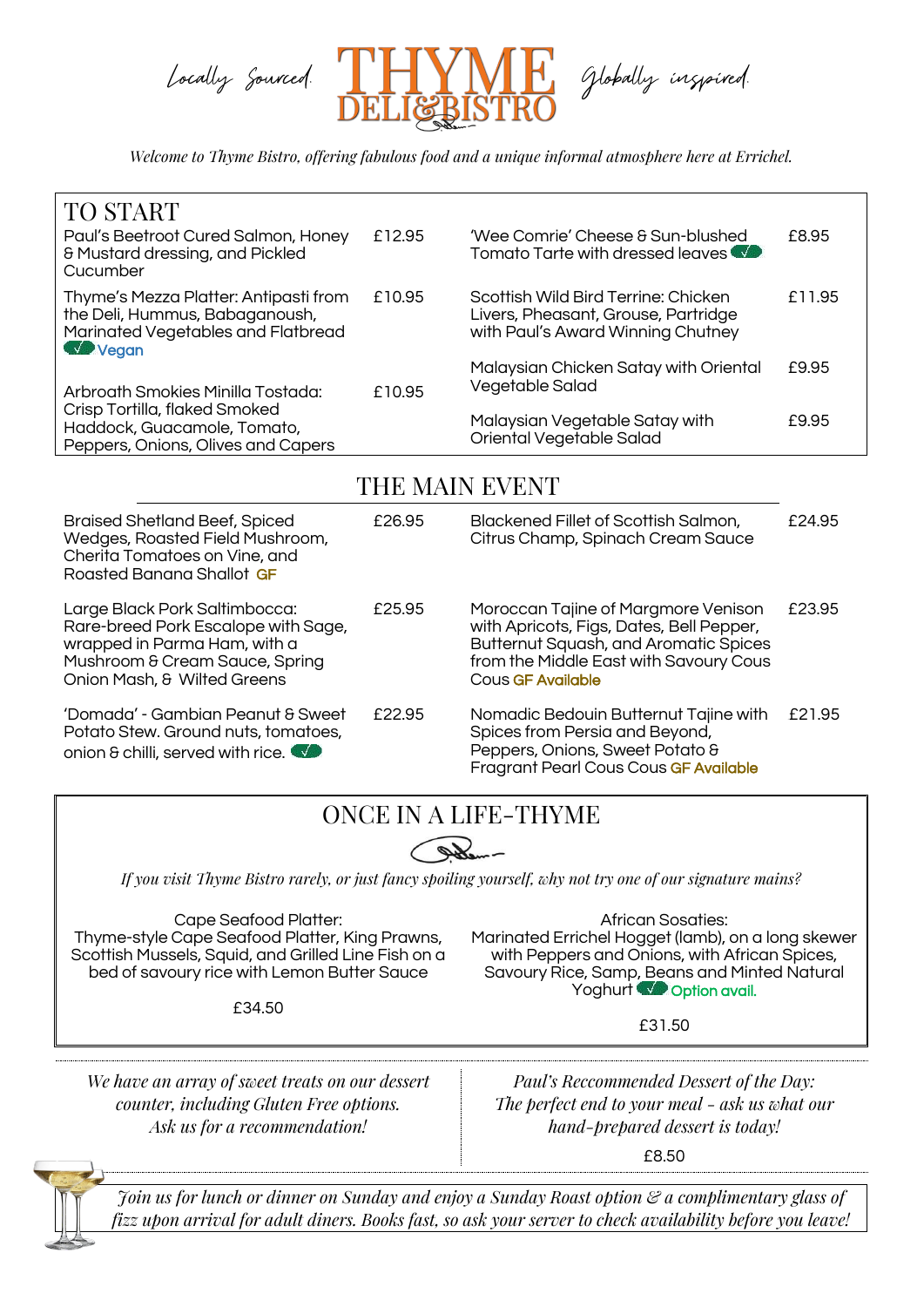

*Welcome to Thyme Bistro, offering fabulous food and a unique informal atmosphere here at Errichel.*

| <b>BRUNCHTIME!</b>                                                                                                                                                                                        |        | Availableuntil 4pm, a selection of delicious international breakfasts. Gluten Free upon request |        |
|-----------------------------------------------------------------------------------------------------------------------------------------------------------------------------------------------------------|--------|-------------------------------------------------------------------------------------------------|--------|
| Thyme Scottish Breakfast: 2 Fried<br>Eggs, Rare-breed Pork Sausage &<br>Bacon, Haggis, Black Pudding,<br>Roast Vine Tomatoes, Large Flat<br>Mushroom & Heinz Baked Beans<br>Coption & Vegan Option Avail. | £15.50 | Scottish Barn Eggs, Scrambled, with<br>Smoked Salmon and Lemon Balsamic                         | £12.50 |
|                                                                                                                                                                                                           |        | Eggs Royale: Toasted Muffin topped with<br>Smoked Salmon, Poached Eggs and<br>Hollandaise Sauce | £11.95 |
| Huevos A la Mexicana: Quick cooked<br>Free Range Eggs with Tomato,<br>Onion, Chilli, & Tortilla                                                                                                           | £11.95 | Eggs Florentine: Toasted Muffin,<br>Poached Eggs, Spinach, & Hollandaise<br>Squce <b>W</b>      | £11.95 |
| Rare-breed Bacon Roll with Tomato<br>Ketchup or Brown sauce as desired!                                                                                                                                   | £4.50  | Eggs Benedict: Toasted Muffin, Ham,<br>Poached Eggs & Hollandaise Sauce                         | £11.95 |

## DELICIOUSLY SCOTTISH & CLASSIC LIGHT BITES

*Available until 4pm. All dishes are available Gluten Free on request*

Traditional Club Sandwich A triple decker filled with roast chicken, bacon, fried egg, lettuce, tomato and mayonnaise with Apple Slaw £16.00

Avocado Club Sandwich A triple decker filled with avocado, fried egg, lettuce, tomato and mayonnaise with Apple Slaw

£15.00

St Andrews Mature Cheddar Cheese, Thyme's Award Winning Piccalilli in a Seeded Fleurette £9.95

Hebridean Blue Cheese and Bacon Salad - Mixed leaves, sliced red onion, cucumber, cherry tomatoes, croutons, bacon, & crumbled blue cheese **NO** Option available £10.75

Thyme's Honey Roast Ham, Tomato with Seeded Mustard on a Spelt & Beetroot Roll £9.95

Thyme Charcuterie Platter A Selection of Continental and Scottish Cured Meats with Olives and Oatcakes £9.95

Paul's Award-winning Smoked Shetland Beef Pastrami, Horseradish and Pickled Cucumber Mayo, Pretzel roll £11.95

An Array of Scottish Cheese, Paired with Thyme Produce Served on Himalayan Rock Salt and Oatcakes Vegan option available £9.95

## A TASTE OF AFRICA - ORIGINAL DURBAN BUNNY CHOW

Available until 4pm. A crusty bread roll, hollowed out, with a choice of fillings, Sambals & thick, creamy yoghurt - cutlery optional! *Gluten Free upon request*

Perthshire Lamb, Tomato and Onion £15.50 Curry Bunny Chow

Green Bean and Tomato Breedie (curry) Bunny Chow  $\rightarrow \rightarrow \rightarrow \rightarrow \rightarrow \rightarrow$  Vegan £13.50

Balsamic **Sale Available** £3.95 pp

Crusty Bread, Olive Oil & Crusty Bread, Oil, Balsan<br>Balsamic Crusty Bives from our Deli Crusty Bread, Oil, Balsamic & GF Available £4.95 pp

SIDE DISHES

Spiced Potato Wedges Served Olives from our Deli with a creamy plain Yoghurt 7 J £4.95 pp